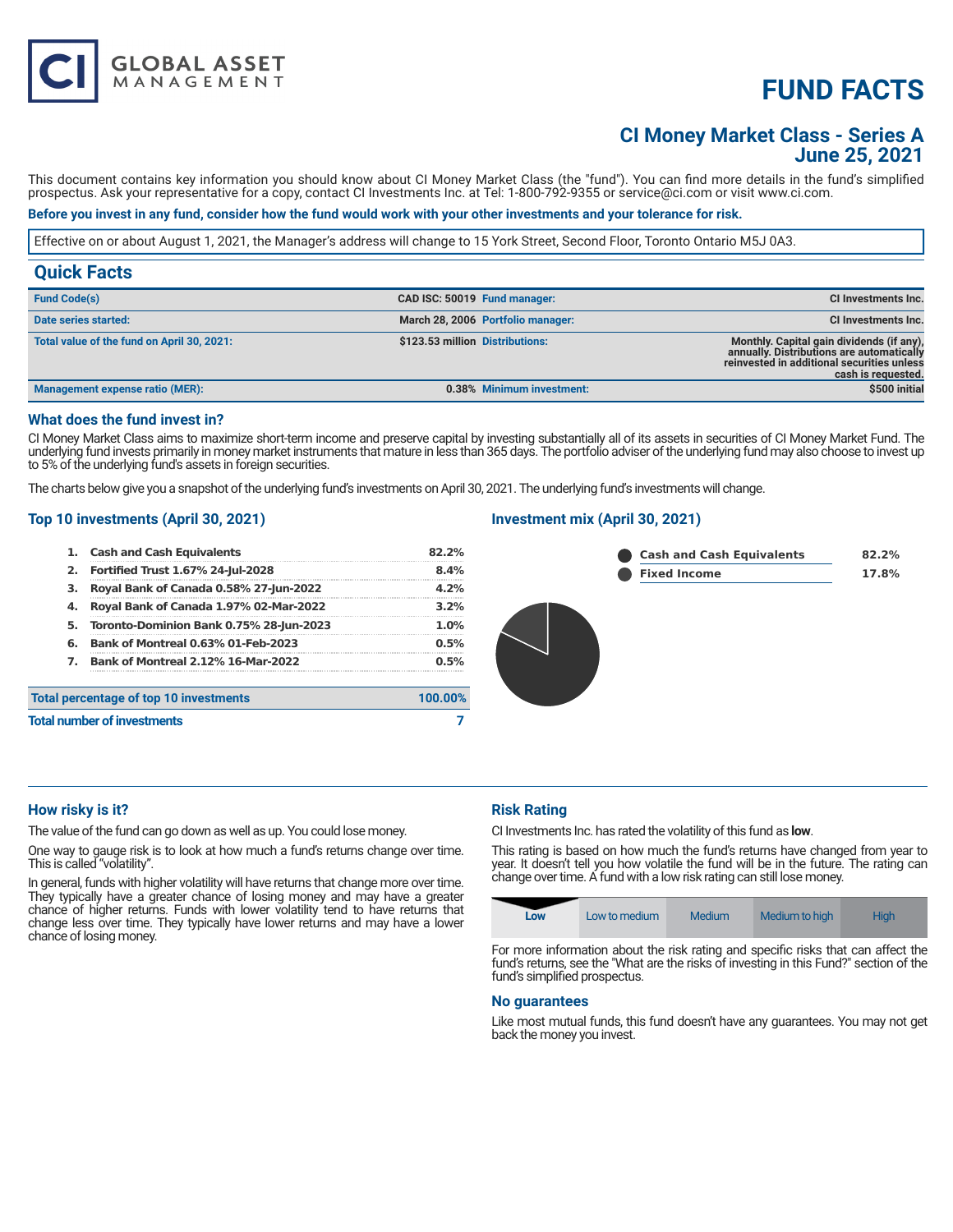# **CI Money Market Class - Series A**

#### **How has the fund performed?**

This section tells you how Series A securities of the fund have performed over the past 10 years. Returns are after expenses have been deducted. These expenses reduce the fund's returns.

#### **Year-by-year returns**

This chart shows how Series A securities of the fund performed in each of the past 10 years. The fund did not drop in value in any of the 10 years. The range of returns and change from year to year can help you assess how risky the fund has been in the past. It does not tell you how the fund will perform in the future.



#### **Best and worst 3-month returns**

This table shows the best and worst returns for Series A securities of the fund in a 3-month period over the past 10 years to April 30, 2021. The best and worst 3-month returns could be higher or lower in the future. Consider how much of a loss you could afford to take in a short period of time.

|                     | <b>Return</b> | 3 months ending   | If you invested \$1,000 at the beginning of the period |
|---------------------|---------------|-------------------|--------------------------------------------------------|
| <b>Best return</b>  | 0.5%          | December 31, 2018 | Your investment would rise to \$1,005                  |
| <b>Worst return</b> | 0.0%          | April 30, 2021    | Your investment would remain at \$1,000                |

#### **Average return**

A person who invested \$1,000 in Series A securities of the fund 10 years ago would have had \$1,059 as of April 30, 2021. This works out to an annual compound return of 0.6%.

### **Who is this fund for?**

#### **This fund may be suitable for you if you:**

- are willing to accept a low degree of risk<br>• are seeking to preserve your capital
- are seeking to preserve your capital

#### **A word about tax**

In general, you'll have to pay income tax on any money you make on a fund. How much you pay depends on the tax laws where you live and whether or not you hold the fund in a registered plan such as a Registered Retirement Savings Plan, or a Tax-Free Savings Account. Keep in mind that if you hold your fund in a non-registered account, fund distributions are included in your taxable income, whether you get them in cash or have them reinvested.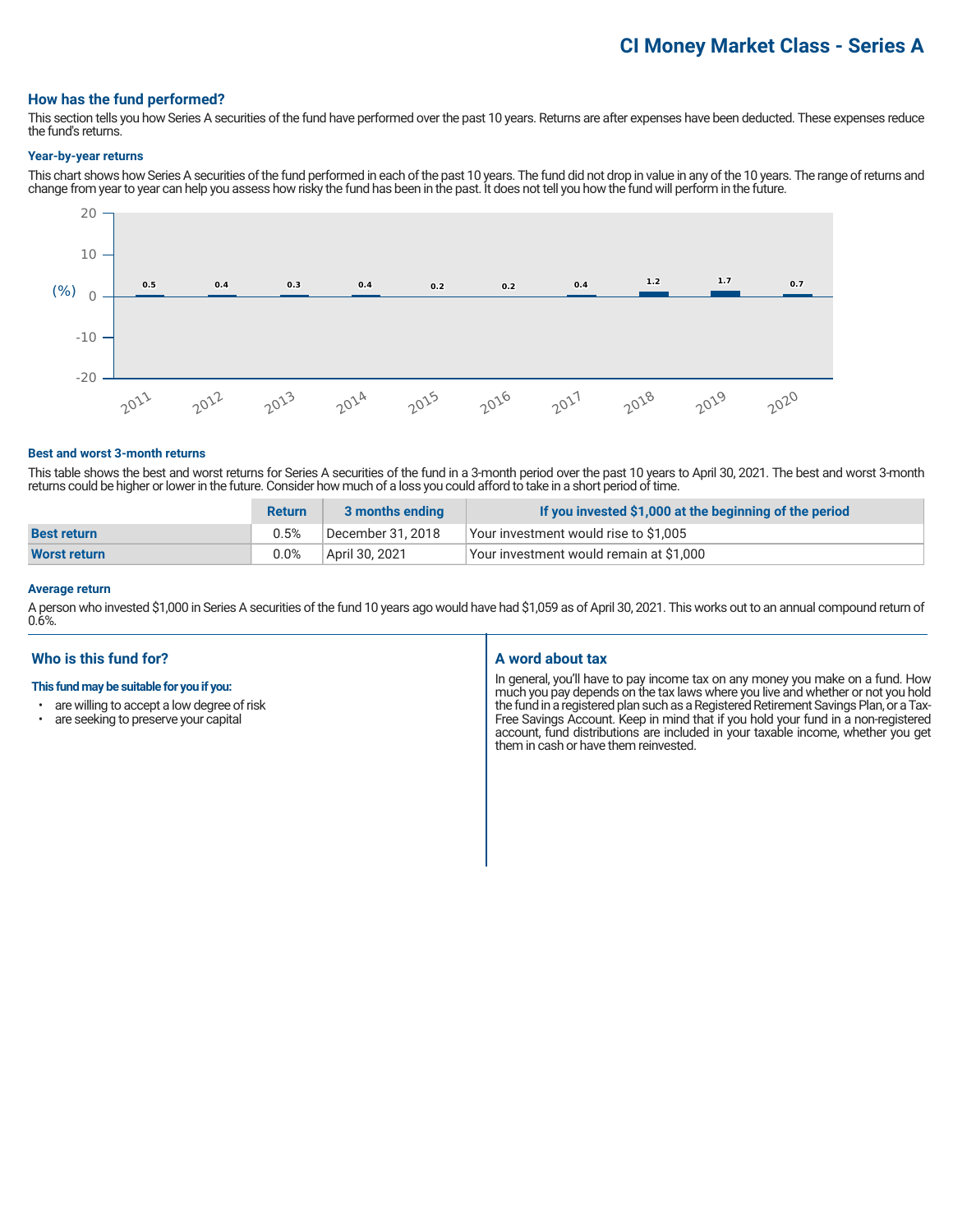### **How much does it cost?**

The following tables show the fees and expenses you could pay to buy, own and sell Series A securities of the fund. The fees and expenses - including any commissions can vary among series of a fund and among funds. Higher commissions can influence representatives to recommend one investment over another. Ask about other funds and investments that may be suitable for you at a lower cost.

#### **1. Sales charges**

You can only buy Series A securities of the fund under the initial sales charge option.

| What you pay                         |                                          | <b>How it works</b>                                                                                                                                                                  |
|--------------------------------------|------------------------------------------|--------------------------------------------------------------------------------------------------------------------------------------------------------------------------------------|
| in per cent $(\%)$                   | in dollars $(\hat{S})$                   |                                                                                                                                                                                      |
| Initial sales charge (ISC)           |                                          |                                                                                                                                                                                      |
| 0% to 5.00% of the amount<br>you buy | \$0 to \$50 on every<br>$$1,000$ you buy | You and your representative decide on the rate.<br>The initial sales charge is generally deducted from the amount you buy. It goes to your representative's firm as a<br>commission. |